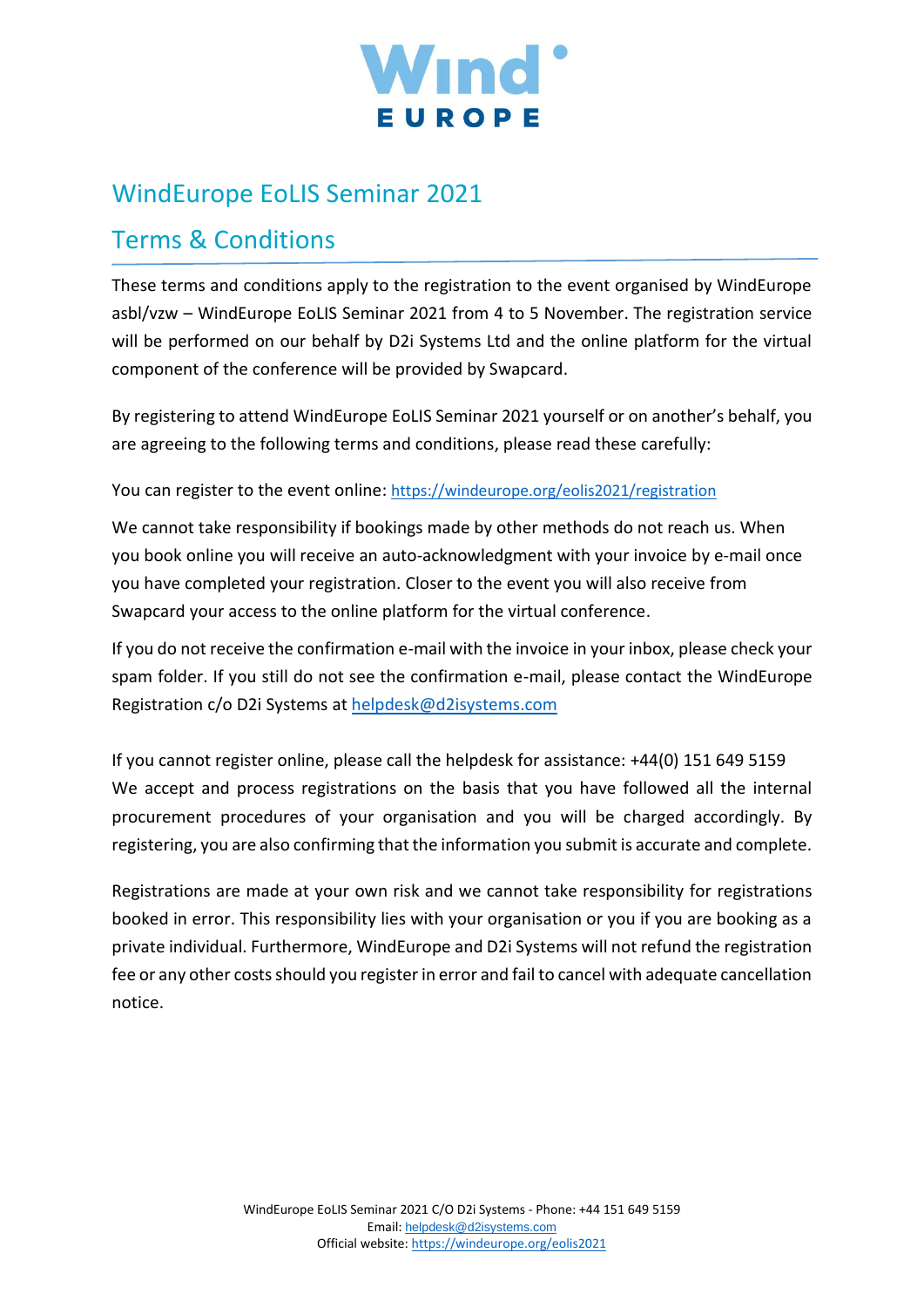

## Minimum age

Registration and/or admittance to WindEurope EoLIS Seminar 2021 shall be limited solely to participants who are 18 years of age or older, due to current health and safety regulations and legislation in effect. Any registration by anyone who is under 18 is unauthorized and in violation of these Terms and Conditions and will automatically result in the forfeit of their registration. You hereby accept that identification is to be provided upon request. By registering to the event you represent and warrant that you are 18 years of age or older, and that you agree to and to abide by all of the Terms and Conditions.

# Badge (in person attendance)

The name badge should be printed ahead of the event or picked up onsite at the registration desk.

The registration desk will be located in the dedicated entrance area of The Egg, Rue Bara 175, 1070 Brussels, Belgium available during the following hours:

- Thursday, 4 November,  $08.00 17.00$
- Friday, 5 November, 08.00 17.00

For organisational and security reasons, the name badge must be worn at all times during the event. Access to the different areas will not be granted without a proper name badge (blank badges are not permitted). Registrants may not share a pass between multiple registrants.

# COVID-19 Health and Safety

The 2021 event will take place in The Egg in Brussels, Belgium, on 4-5 November. In order to ensure the wellbeing of all attendees, you will need to fulfil one of the following conditions by providing a COVID-19 certificate upon entry:

- That you have been fully vaccinated at least 2 weeks prior to the event; or
- That you received a negative PCR-test result no later than 48 hours prior to the event; or
- That you can show that you contracted COVID-19 in the last 6 months prior to the event.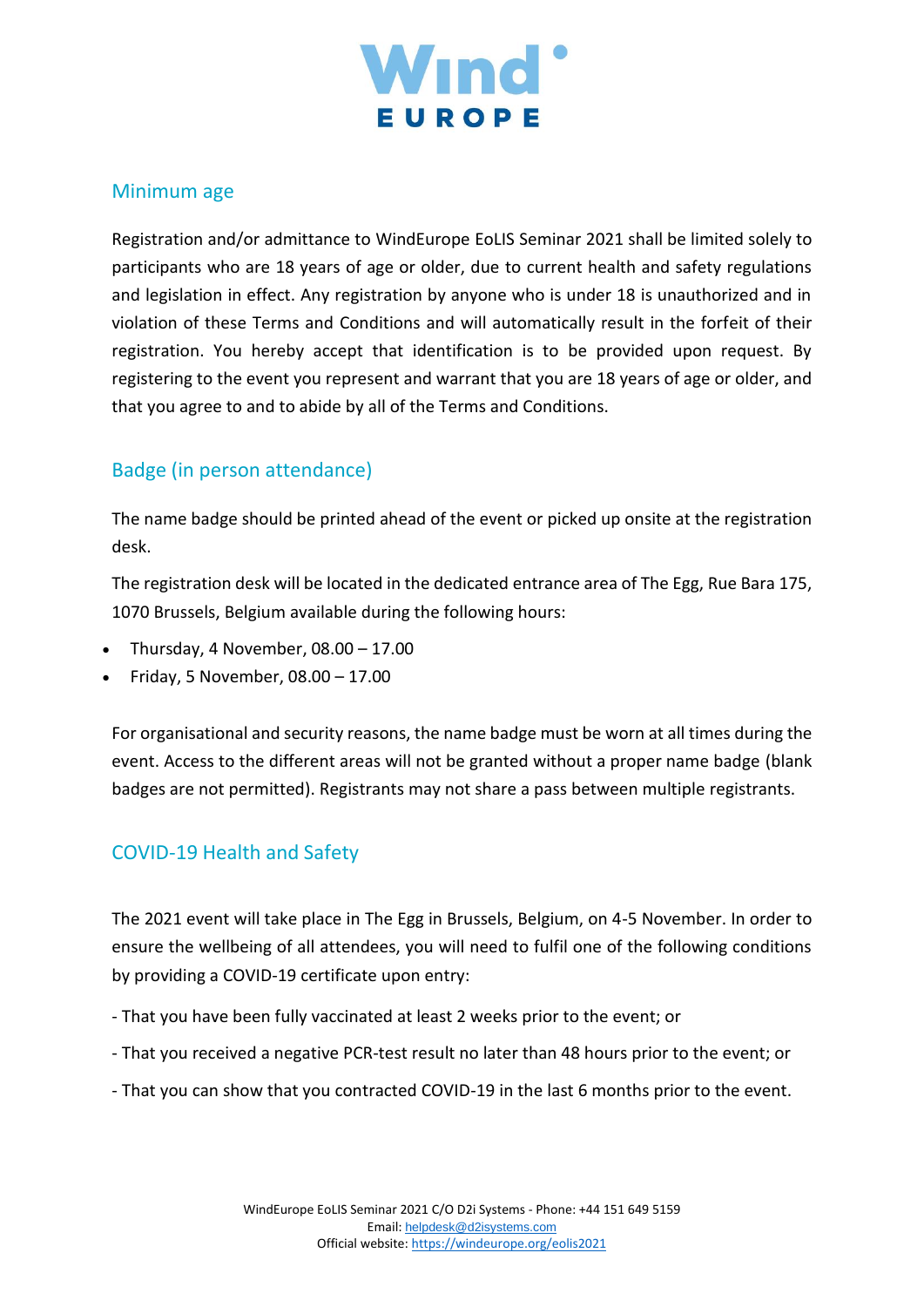

For full details of what constitutes a completed vaccine and which vaccines are accepted, please refer to the [Belgian government's requirements](https://www.info-coronavirus.be/en/travels/).

If an attendee is not able to attend in person due to the imposition of travel bans and/or quarantine restrictions at EU and/or national level and/or by the respective employer that are not known on the date of registration, then the attendee will be fully reimbursed unless the event takes place in an online format.

You will be attending the event and using its facilities on-site at your own risk. WindEurope and the Sponsors of the event will take all reasonable measures to ensure the health and safety of all our attendees, suppliers, guests, delegates and support staff as described above. WindEurope and the Sponsors of the event cannot and will not be held liable nor responsible for the behaviour or health of attendees, suppliers, guests, delegates and support staff unless it can be proven that WindEurope acted negligently.

## Onsite Registration

There will be **no onsite registration** available in order to avoid waiting times and crowding in the entrance area.

## Name change

Name change is permitted at any time and at no cost. The substitute must work for the same company as the original registrant, must be in the same registration category (or additional fees may apply) and invoicing information must stay the same. Name changes must be notified in writing to the [Registration Team](mailto:helpdesk@d2isystems.com) along with full contact details of the substitute. Once the event has started, a name change is no longer allowed.

# Categories with reduced registration fees

#### Members

Only direct members of WindEurope, having paid their 2021 membership fees can benefit from the member registration price. If your company/organisation is not a member yet and would like to benefit from the discount, please [submit your membership application](https://windeurope.org/membership/how-to-join/) before registering. The processing period for new membership contracts is two weeks. If the membership status is not valid at the date of registration (either due to non-payment or to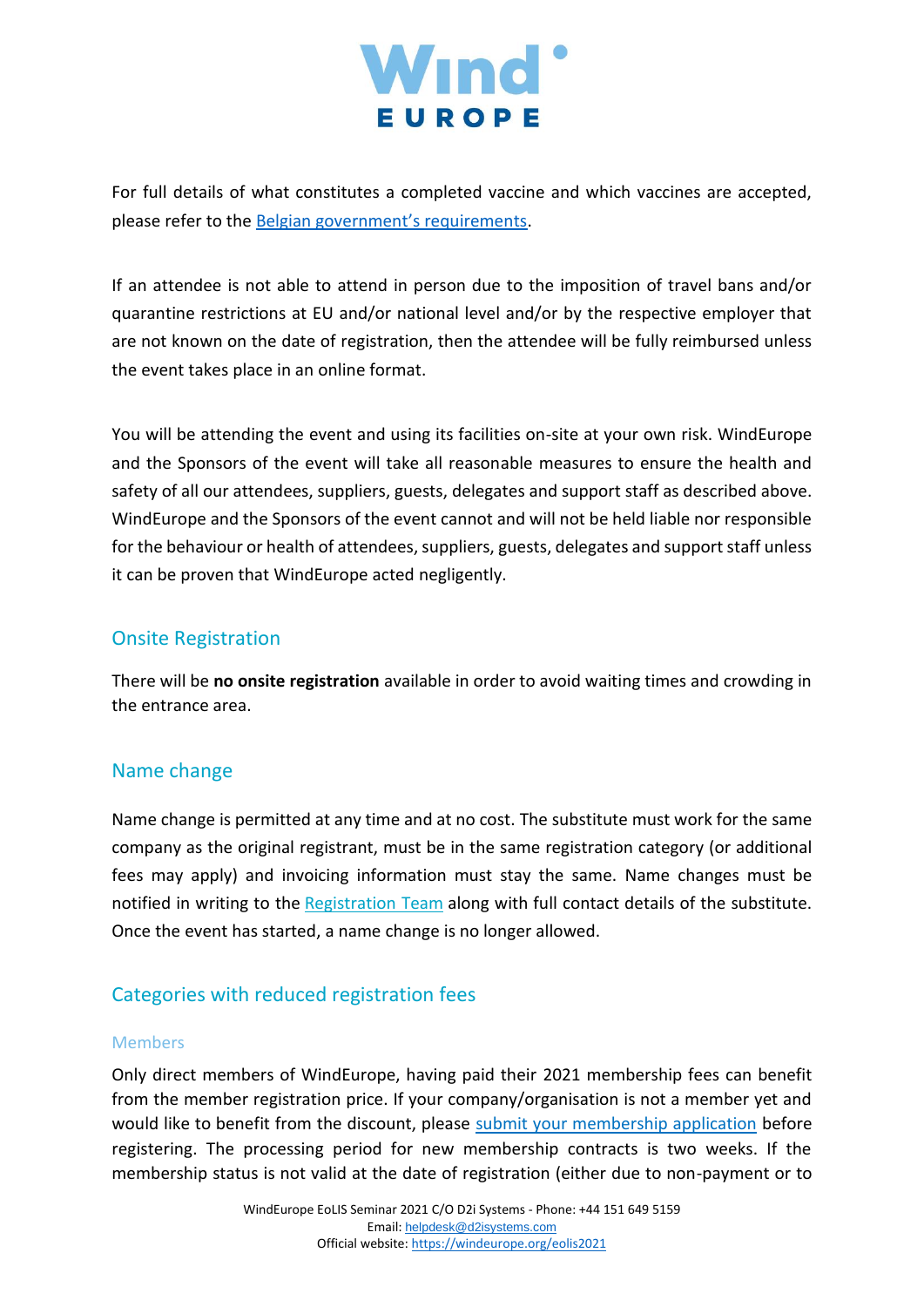

the contract processing period), the non-member fee will be charged. Any reimbursements will be made only after receipt of the membership payment.

#### Academic/Non-profit/NGO

Available to those with a current full-time position at an educational institution, a non-profit organisation or a non-governmental organisation. An official letter from the institution/organisation confirming the full-time employment status must be provided. This document should be uploaded during the registration process. Without this document, WindEurope and D2i Systems reserve the right to proceed with regular registration and to charge the corresponding registration fee.

#### Student

Student (PhD student included) registration requires proof of status, i.e. either a copy of a valid 2021-2022 student ID card or an official letter from the educational institution, confirming that the registrant is a full-time student at the time of the event. This document should be uploaded during the registration process. Without this document, WindEurope and D2i Systems reserve the right to proceed with regular registration and to charge the corresponding registration fee.

#### Speaker/Poster presenter:

Available only to speakers/poster presenters who take part in the conference programme. If you register with the reduced price and later cancel your presentation, WindEurope and D2i Systems reserve the right to charge the full amount for your registration. Speakers and poster presenters will be contacted directly by the Conference Secretariat with instructions on how to register. For more information, please contact: [techworkshops@windeurope.org](mailto:techworkshops@windeurope.org)

## Discount code

Any discount code must be applied at the time of registration and may not be applied retroactively once the registration has been completed. The discount code will be valid only if the registration and payment terms have been met. If the invoice is not paid on time, the discount arrangements lapse automatically.

Discount codes may not be combined and are not transferable.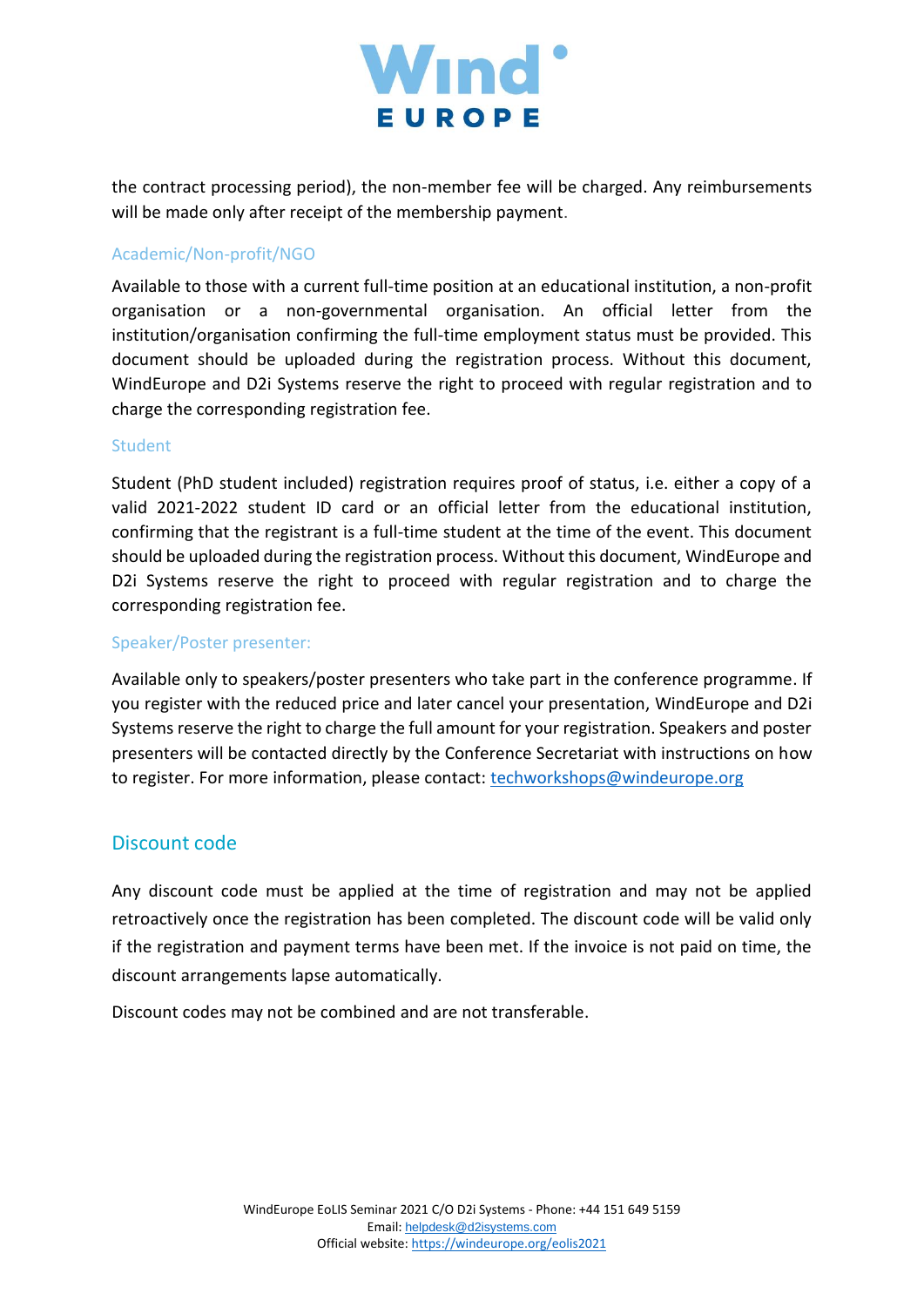

# Payment methods

#### Credit card

- Accepted credit cards: Visa, MasterCard
- The online registration system uses secure encryption to protect your card and personal details.
- You will receive an invoice via the confirmation e-mail upon completion of your registration.
- The access to the online platform will not be given unless all fees are paid.
- All costs are to be borne by the ordering customer.

# Cancellation/refund policy

Cancellations must be notified by e-mail to the [Registration Team](mailto:helpdesk@d2isystems.com) and will be subject to the following conditions:

- Cancellation received on or before 05/10/2021: refund of fee minus a cancellation fee of 75 EUR.
- Cancellation received after 06/10/2021 or no-shows: no refund possible and registration fees may not be transferred to a different WindEurope event.

Any applicable refund will be processed after the event.

Any refund to credit card payments may only be credited back to the original credit card and cannot be refunded to a different card or bank account.

If an attendee is not able to attend in person because of imposed travel bans or quarantine restrictions that were not known at the time of registration, then the attendee's account will be transferred to allow a fully online attendance and the difference will be reimbursed.

## VAT

• In person attendance

This WindEurope event falls into a derogatory rule for VAT purpose. Please refer respectively to articles 53 and 54 of the EU VAT directive 2006/112/CE.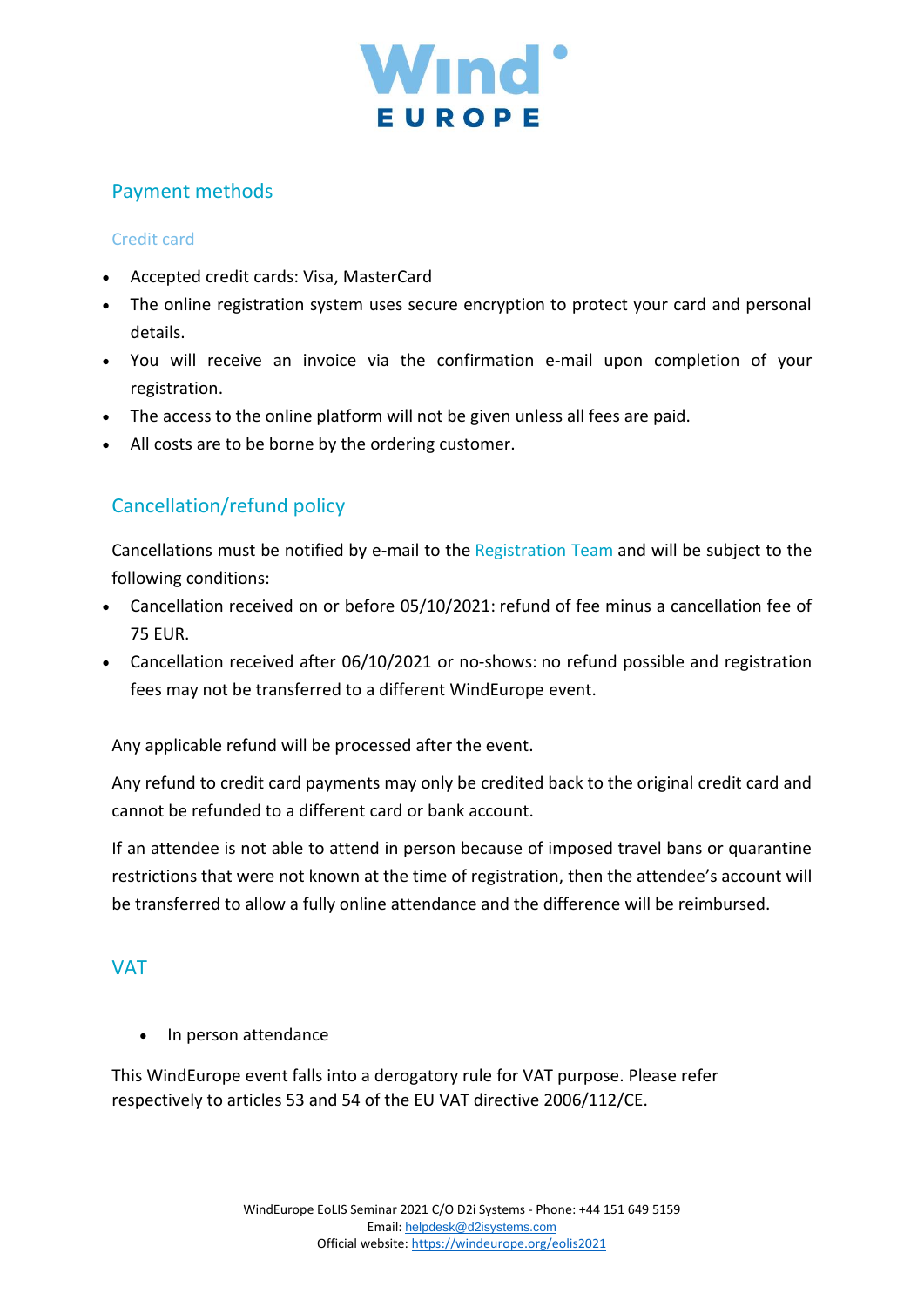

The VAT rate of the country where the event takes place applies when paying a registration. Even if your organisation is VAT registered, WindEurope must apply local VAT and pay this VAT to the Belgian Authorities.

The VAT number used for this event will be BE0476915445.

• Online attendance

This WindEurope event falls into the normal B2B & B2C rules. Please refer respectively to articles 44 and 45 of the EU VAT directive 2006/112/CE.

For B2B, no VAT will be charged on invoice but the customer is still liable for the payment of VAT in its own country.

For B2C, Belgian VAT is applicable. WindEurope must apply local Belgian VAT and pay this VAT to the Belgian Authorities.

The VAT number used for the online events will be BE0476915445.

#### Invoice

If you pay by credit card, you will access your legal tax invoice via the confirmation e-mail you will automatically receive upon completion of your registration.

Note: The invoice will be issued using the invoice details you will provide on the registration form. Please make sure you provide us with the correct information. An administrative fee may apply if an invoice has to be re-issued due to changes in the invoicing information.

#### Visa invitation letter

An invitation letter will only be provided to registrants who have registered and paid the required registration fees. Registrants who need an official invitation letter in order to obtain a visa should ask this immediately during the registration process or send their request to the [Registration Secretariat](mailto:helpdesk@d2isystems.com) with the following information: registration number, first name, last name, birth date, country of origin, passport number, passport issue date and passport expiry date.

Please note that neither WindEurope nor D2i Systems will be able to contact or intervene with any Embassy or Consulate office on behalf of a registrant. The invitation letter does not financially or legally obligate WindEurope nor D2i Systems in any way. All expenses incurred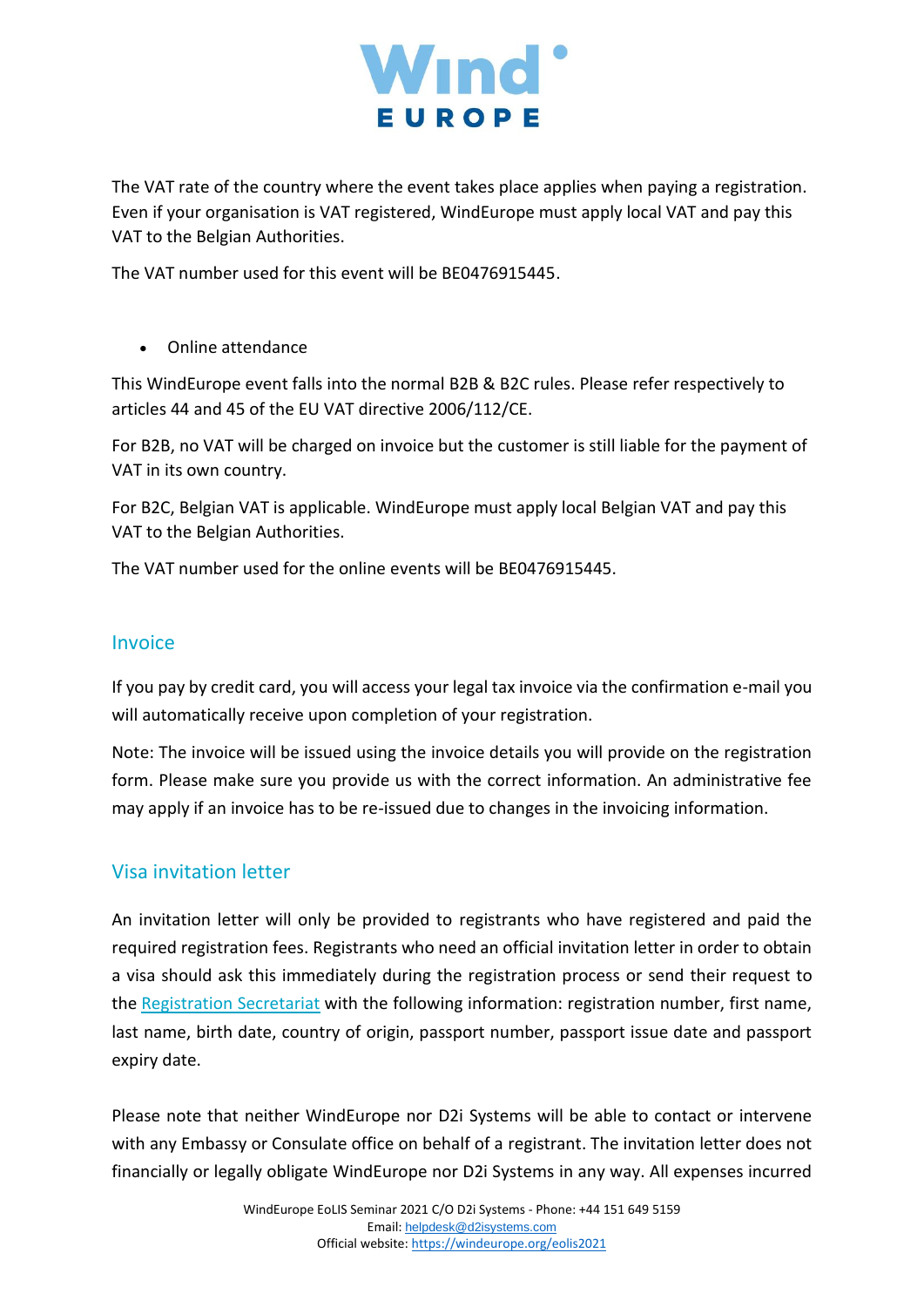

in relation to the event and to obtaining a visa are the sole responsibility of the registrant. WindEurope and D2i Systems do not accept any responsibility for travel, accommodation and/or other costs incurred due to the rejection of a registrant's visa application.

The invitation letter is sent by e-mail. If the visa invitation letter needs to be originally signed and stamped by WindEurope, please note that it will be sent by via standard post. In case an express delivery is needed, the registrant shall arrange pick-up of the document on his/her own and will be responsible for all associated costs. WindEurope does not assume any costs for express delivery.

Should the visa application be denied or not approved in time to attend the event, WindEurope and D2i Systems will refund the full registration fee if and only the registrant provides the Registration Secretariat with an official document from the concerned Embassy/Consulate rejecting the visa and that the application was submitted in due time. Please note that a notification sent to WindEurope or D2i Systems after the event will not be accepted.

## Photographs and videos

WindEurope reserves the right to photograph and videotape the conference and social events in Brussels and all its attendees and to use these photographs and videos in any internal and external communication related to WindEurope including, but not limited to, its websites and mobile applications, social media pages, event daily newspapers, conference programme, newsletters, publications and annual reports.

By registering for the event, the registrant explicitly agrees to the use of his/her image in any WindEurope publicity material without any compensation in perpetuity. Any personal data will be solely used in accordance with current EU and Belgian data protection legislation and will not be disclosed to a third party without the registrant's prior written consent.

## Data protection

By registering for this event, you (the registrant) agree that your personal data will be processed by WindEurope (Rue Belliard 40, 1040 Brussels, Belgium) and D2i Systems Limited (41-43 Basement, Hamilton Square, Birkenhead, Merseyside CH41 5BP, United Kingdom) for registration and handling purposes, as well as to send you information in connection with all WindEurope events. Furthermore, your full name, e-mail address and contact details you used to register will be shared with Swapcard (6 rue de Paradis, 75010, Paris) in order to setup your account for the conference app. Any personal data will be solely used in accordance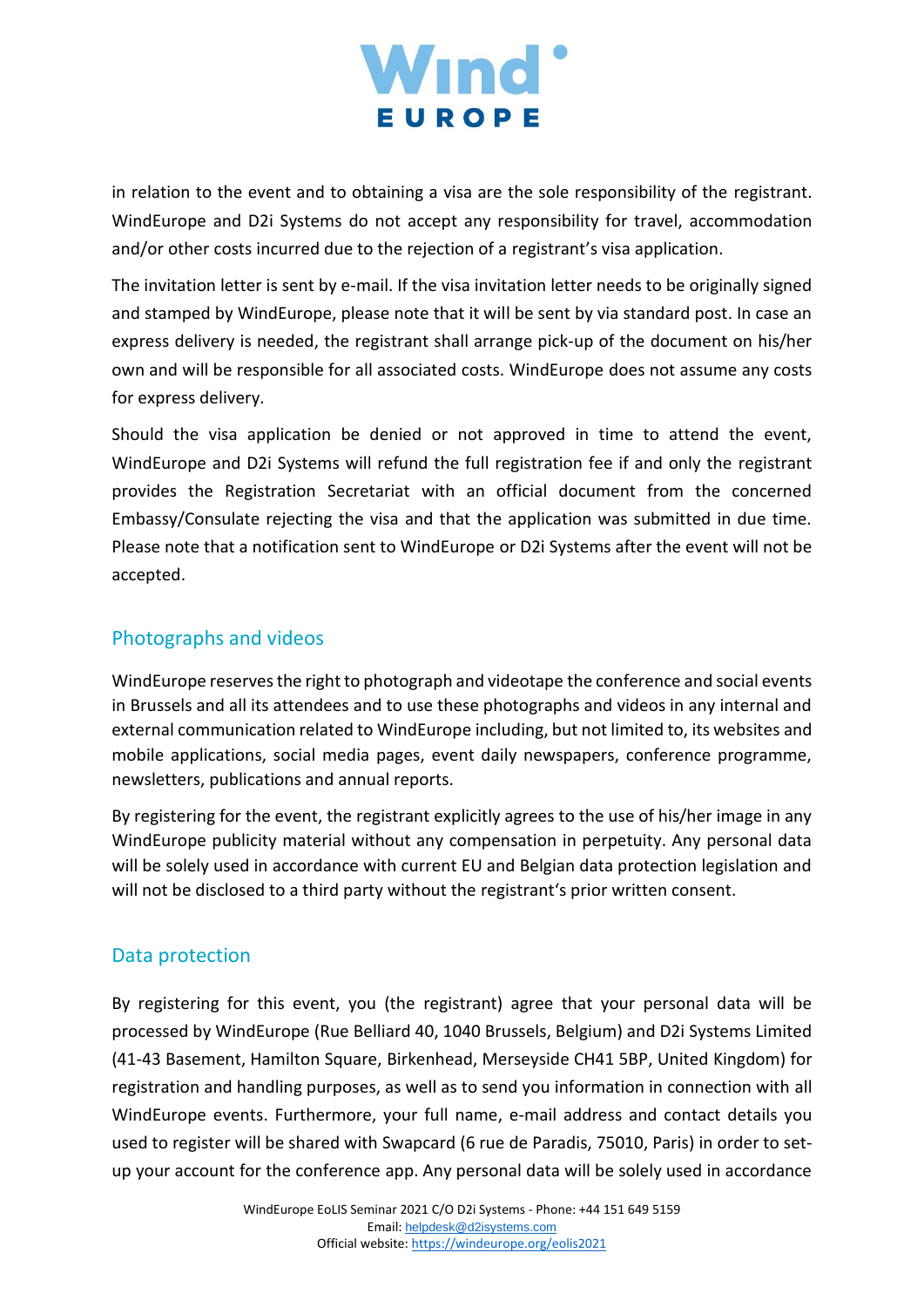

with current EU and Belgian data protection legislation and will not be disclosed to a third party without the registrant's written consent. If you do not submit the data indicated as "required", we cannot complete your registration. Please refer to WindEurope Data Protection Policy that can consulted at:<https://windeurope.org/privacy-policy/>

Your personal data may be used for the purposes of contact tracing for COVID-19.

#### **Sponsored sessions:**

By attending a sponsored session, you give you consent to share contact information (name, company, email) with the sponsor of that session and to be contacted by the sponsor during or after the event.

## Disclaimer

WindEurope may not be held responsible for any loss, injury or damage to any property, whatever the cause may be in relation to this event. Liability of persons and enterprises providing means of transportation or other services, however, remains unaffected.

WindEurope reserves the right to amend, postpone or withdraw the event for any reason should any circumstances arise that are outside WindEurope's control (i.e. *force majeure* including, but not limited to, fire, flood, strikes, labour disputes, war, blockades, riots, acts and/or threats of terrorism and the unavailability of means of transport). WindEurope will endeavour to amend or postpone the event but shall not be held responsible for any costs, damages or expenses incurred by registrants.

There may be circumstances that affect you that are beyond WindEurope's control such as *force majeure* (please see above). In these instances, the decision and responsibility to attend or not rests solely with you and we are unable to refund registration fees for events that take place despite the circumstances.

In cases falling outside of *force majeure*, WindEurope will try to provide adequate notice should WindEurope have to cancel or amend an event but reserves the right to amend or cancel an event at any time without liability for any travel, registration or accommodation or other costs.

Any travel/accommodation costs incurred are entirely the registrants' responsibility. WindEurope does not accept any liability for reimbursement of travel costs unless otherwise stated.

All issues, questions and disputes concerning the validity, interpretation, enforcement, performance or termination of this Collaboration Agreement shall be exclusively governed